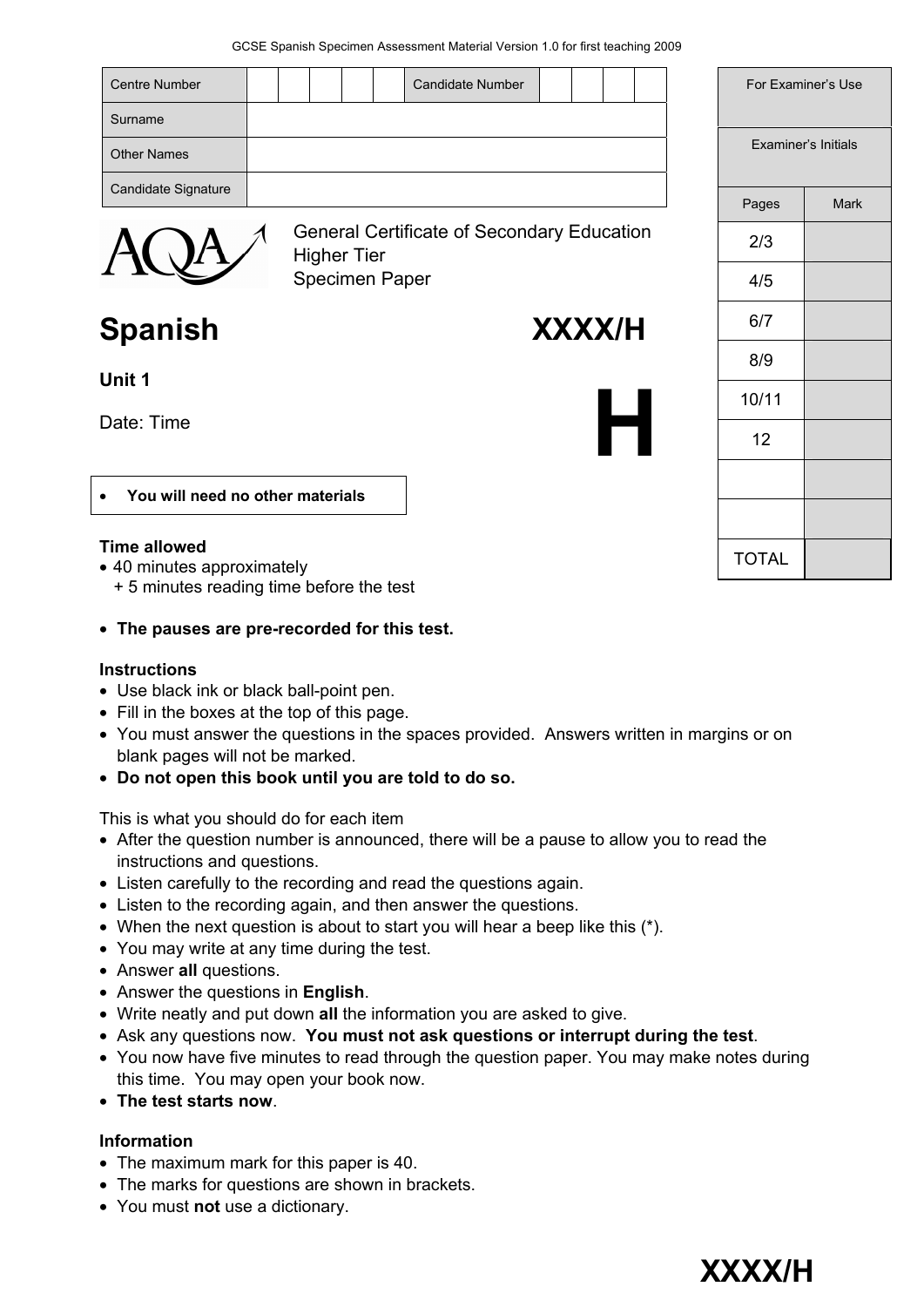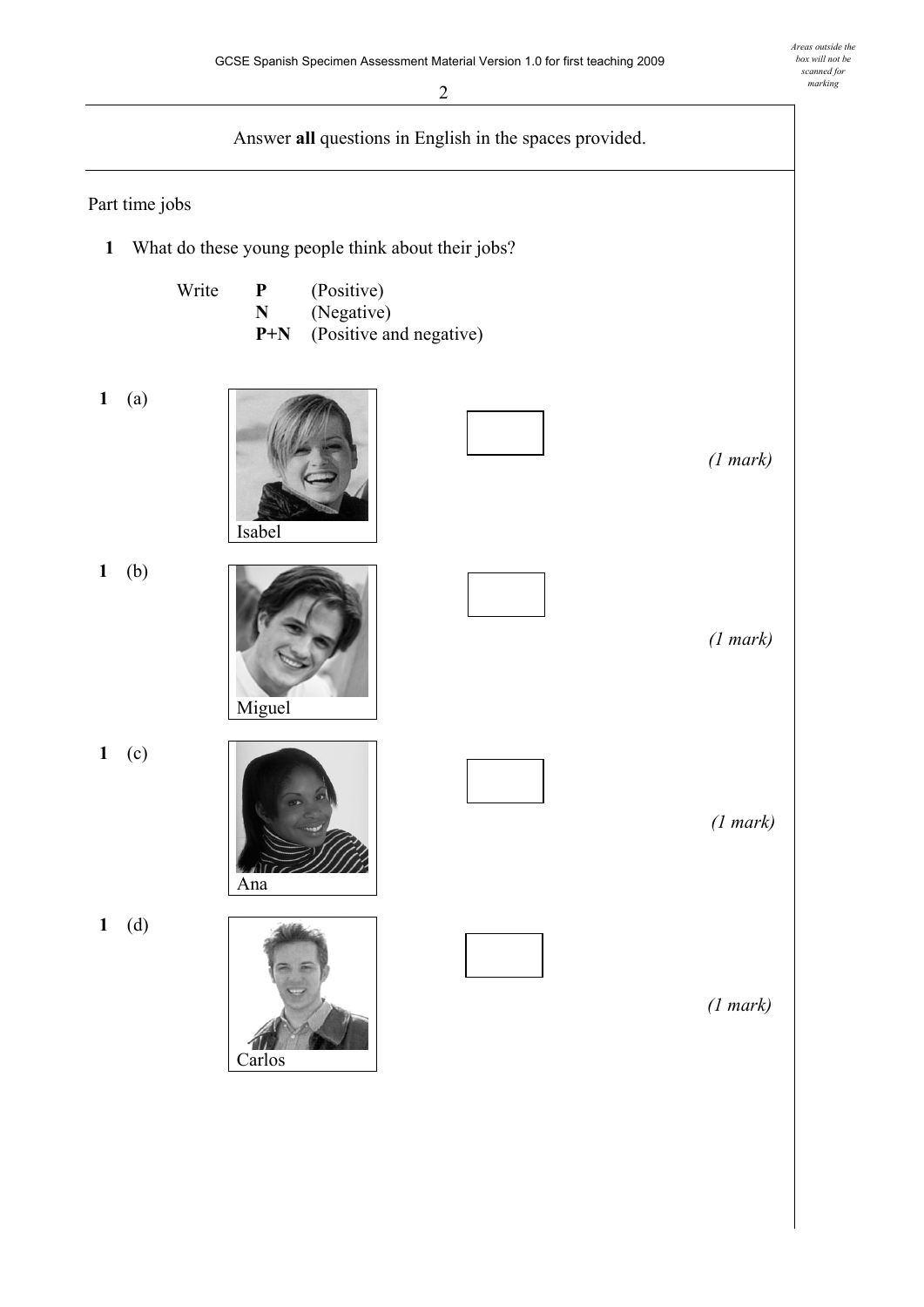3 Teresa goes to the sports centre. **2** (i) Which sport does she decide to do? **A** | **B** | **C**  $\bigcap$ D Write the correct letter in the box*. (1 mark)*   **2** (ii) Why is she not interested in golf? ............................................................................................................................................. *(1 mark)*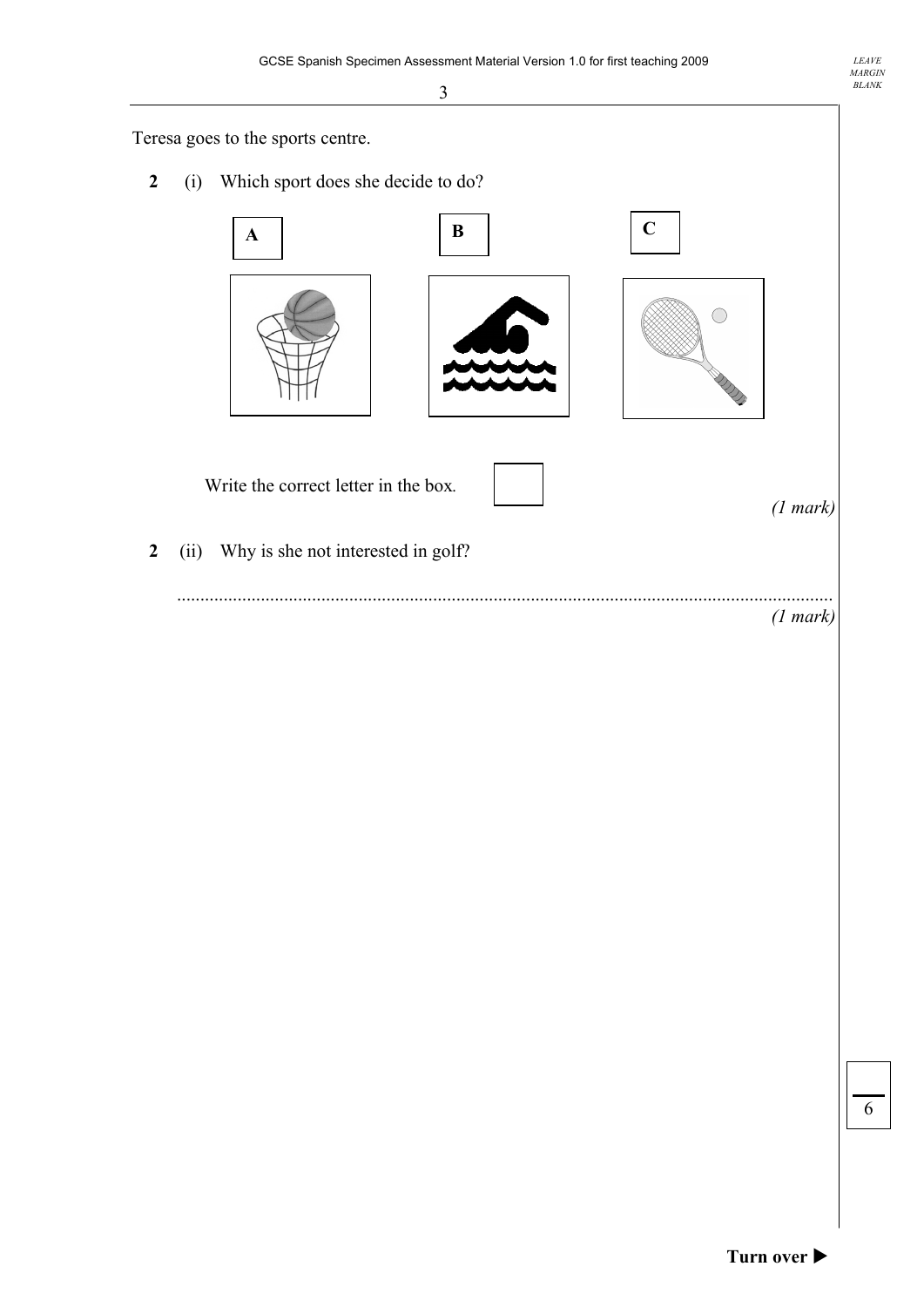#### Pablo's town

**3** (a) How does he describe his town?

| A | <b>Pretty and historic</b> |
|---|----------------------------|
| B | Historic but dirty         |
| C | Pretty and modern          |

Write the correct letter in the box.

*(1 mark)* 

**3** (b) What does he **not** like about his town?

| A | There are too many tourists.            |
|---|-----------------------------------------|
| B | The buildings are all old.              |
| C | There's nothing to do for young people. |

Write the correct letter in the box.

*(1 mark)* 

**3** (c) What plans are there for the town in the future?

| $\mathbf{A}$ | Improve transport to the outskirts. |
|--------------|-------------------------------------|
| B            | Build a cinema.                     |
| $\mathbf C$  | Open a youth centre.                |

Write the correct letter in the box.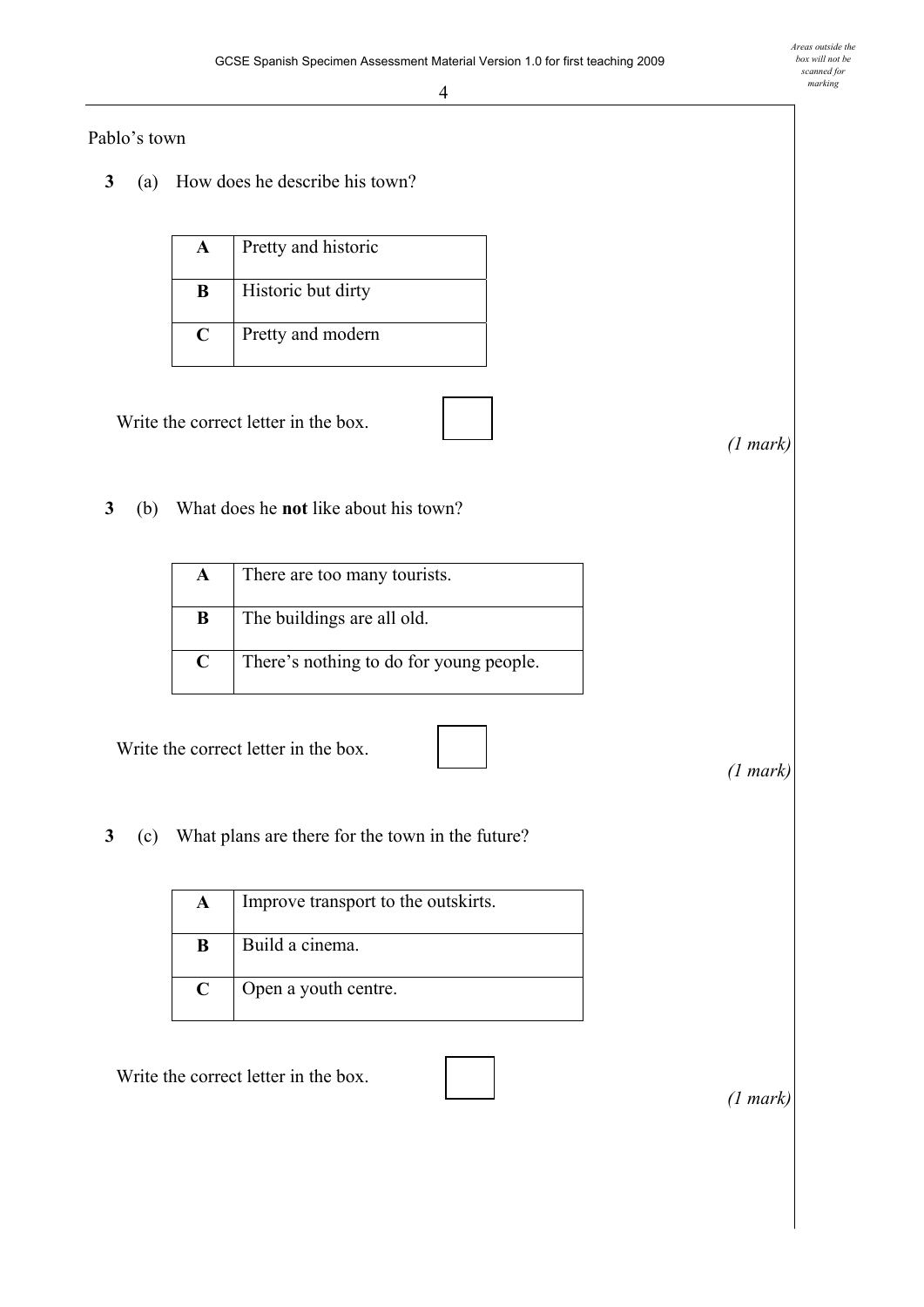### Education

**4** What do these students say about some aspects of their life at school?



| $\blacktriangle$ | practical     |
|------------------|---------------|
| B                | boring        |
| C                | unfair        |
| D                | different     |
| E                | banned        |
| F                | old-fashioned |

Complete the following sentences with the correct letter.

- **4** (a) Punishments are ...
- **4** (b) Science classes are ...
- **4** (c) The rules are...

| 4 | (d) | The teachers are |  |
|---|-----|------------------|--|
|---|-----|------------------|--|

*(1 mark)* 

*(1 mark)*

*(1 mark)* 

*(1 mark)*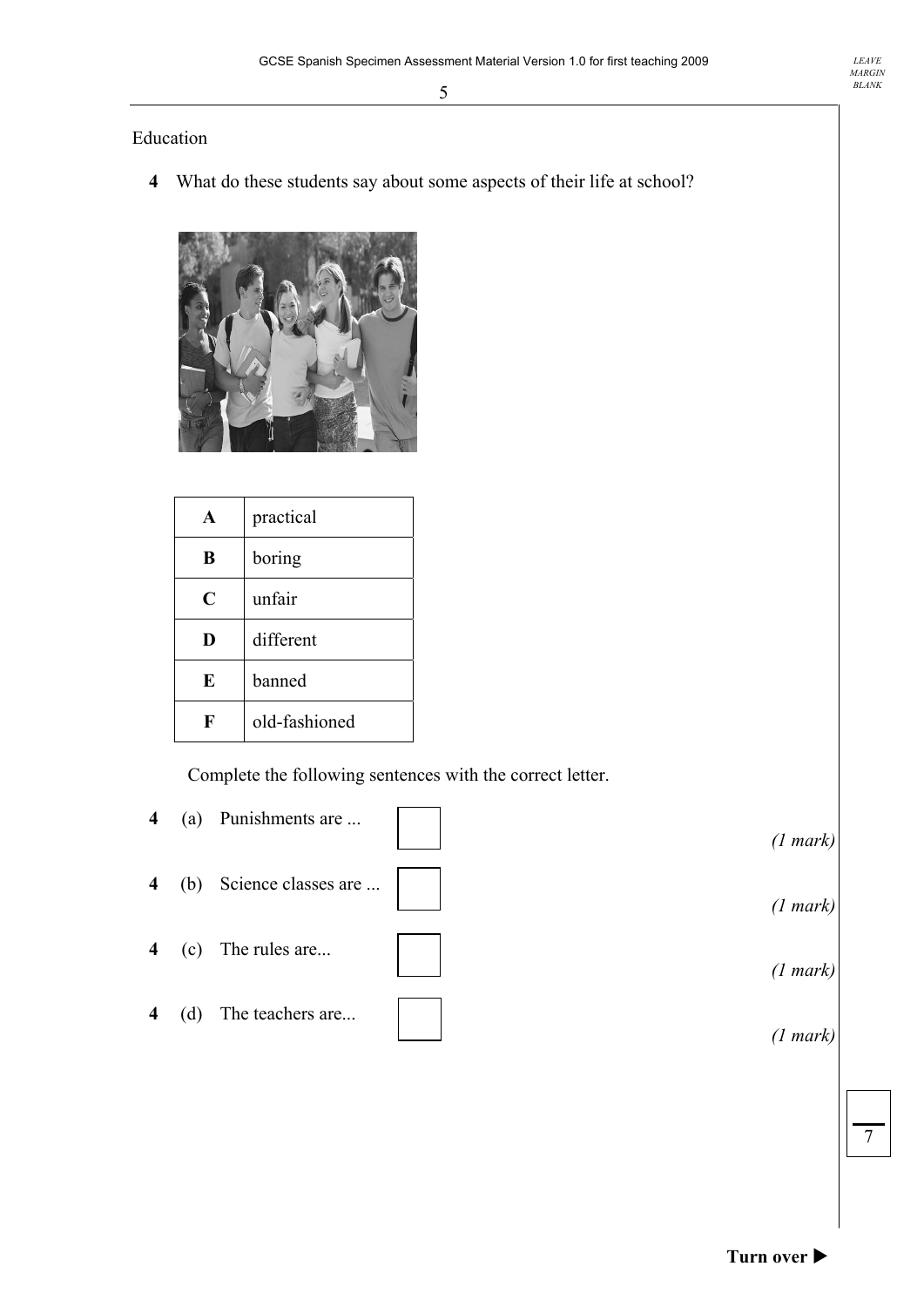# 6 A debate about computers **5** What do these people think of computers? Write **A** Against **B** In favour **C** No strong feelings either way Write the correct letter in the boxes. **Example 5** (a) *(1 mark)*  **5** (b) *(1 mark)*   **5** (c) *(1 mark)*  **5** (d) *(1 mark)*  A television talk show about relationships **6** (a) (i) What is the relationship between Elena and Pedro? .......................................................................................................................... *(1 mark)*  **6** (a) (ii) What is the problem according to Elena? .......................................................................................................................... *(1 mark)*  **6** (b) What kind of relationship does Elena want with Pedro? Mention **two** things. 1..................................................................................................................................... 2..................................................................................................................................... *(2 marks)*  **B**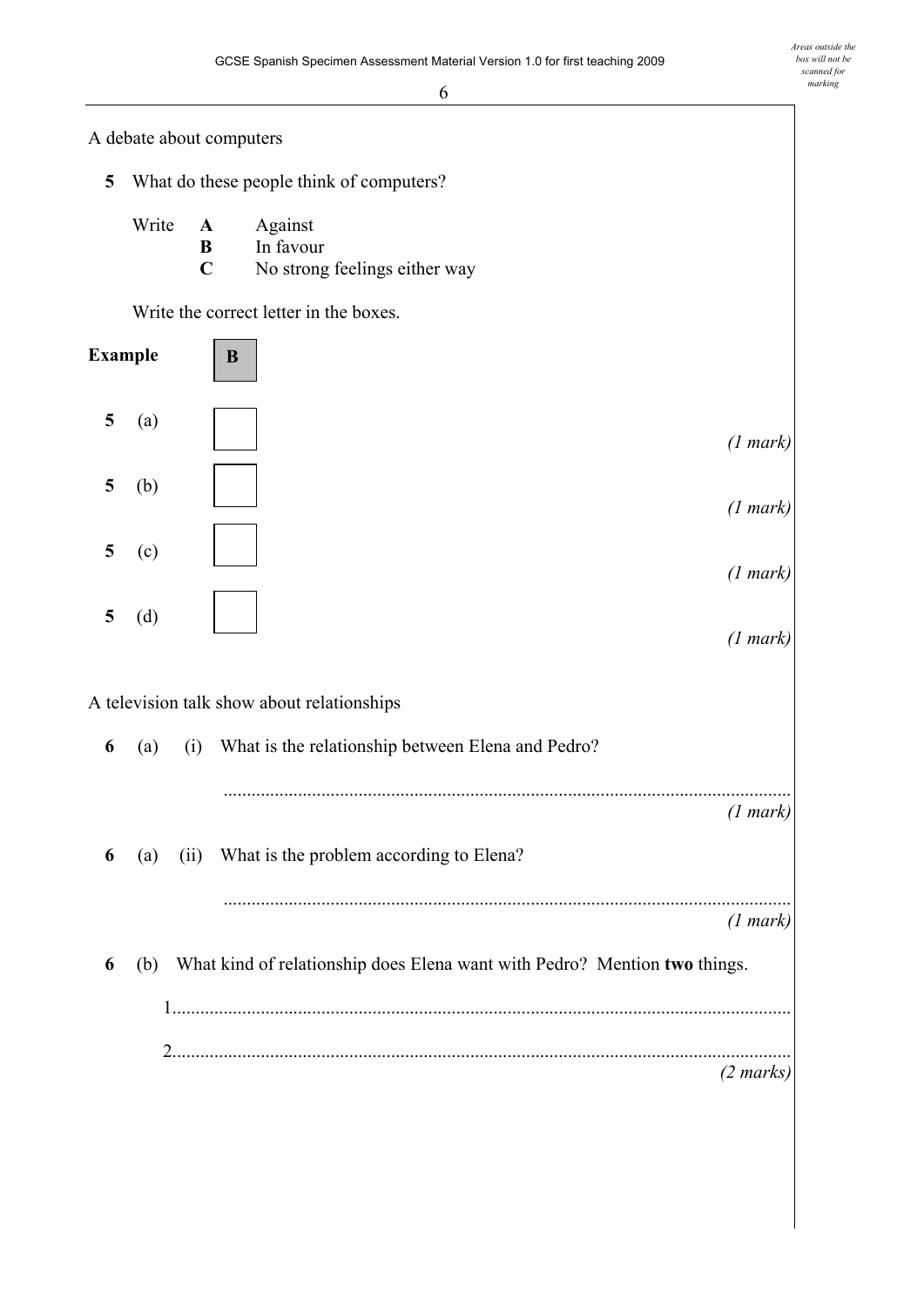The environment

 **7** How does each announcement suggest you could help the environment?

7

|             | Use less water.      |
|-------------|----------------------|
| В           | Save fuel.           |
| $\mathbf C$ | Re-use plastic bags. |
| D           | Separate rubbish.    |

Write the correct letter in the boxes.

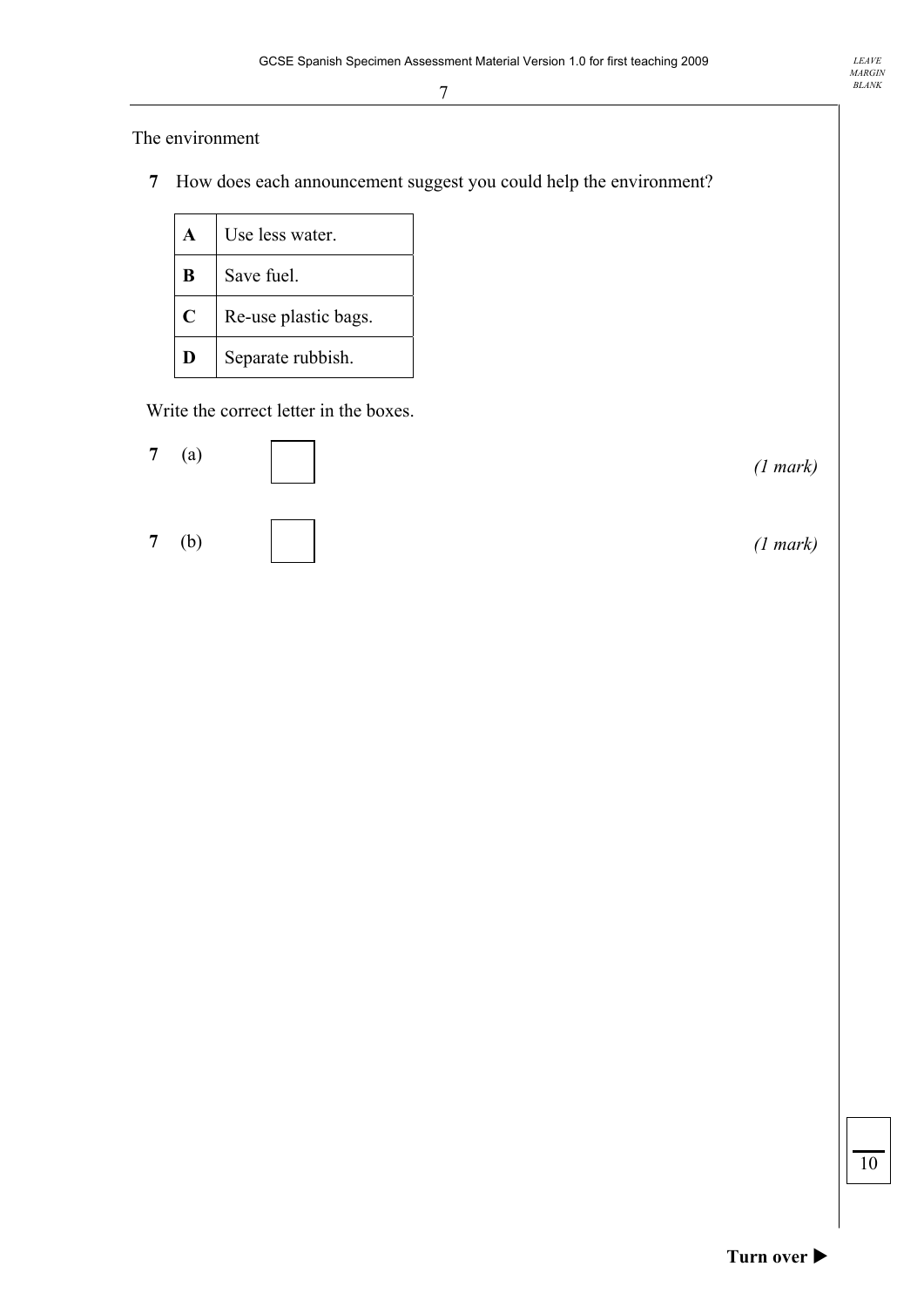*Areas outside the box will not be scanned for marking* 

# A radio quiz

**8** Which categories do the questions fit?



















Write the correct letter in the boxes.



*(1 mark)*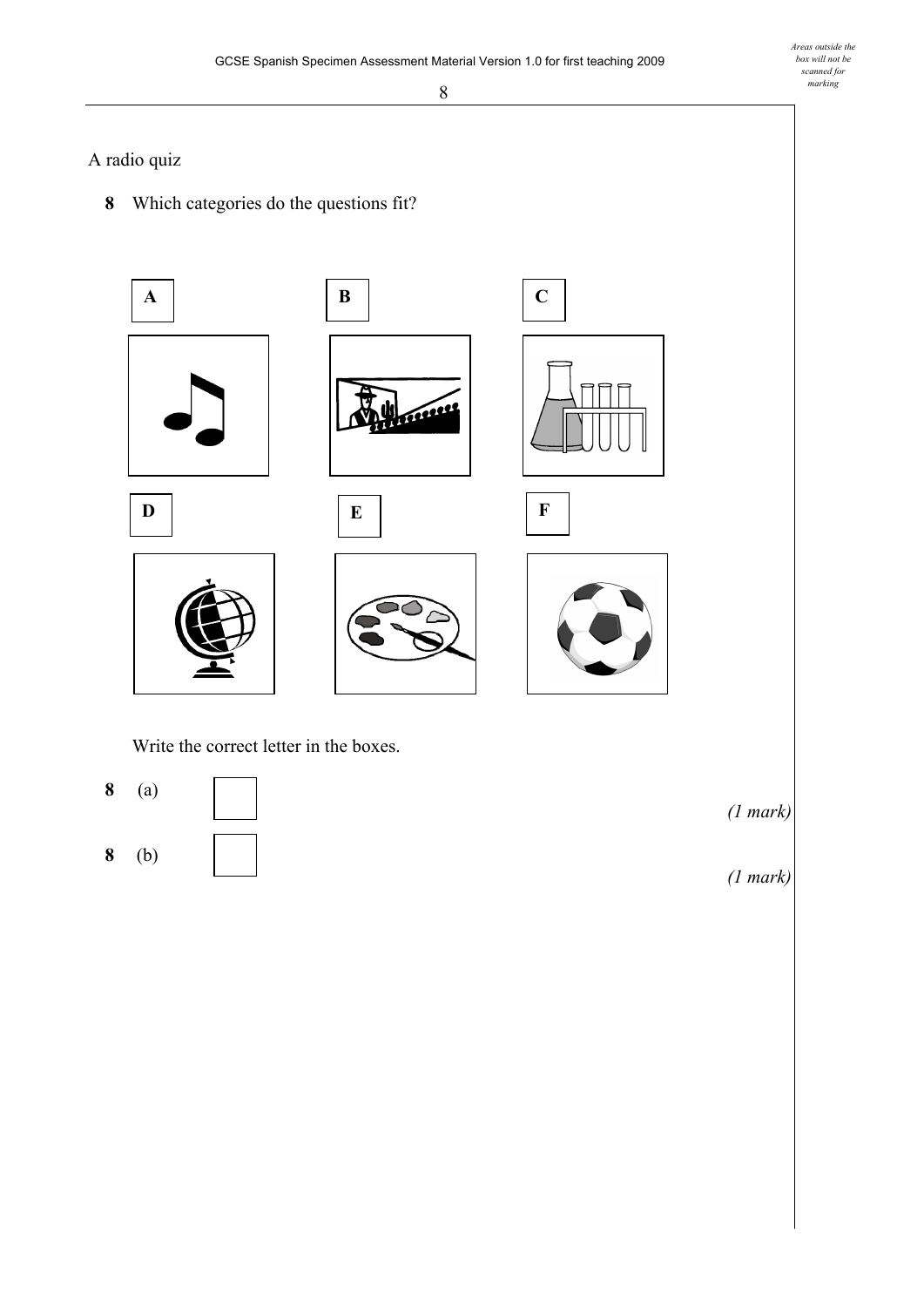A phone message for a British computer company

**9** (a) David Martínez wants to ...

| $\mathbf{A}$ | sell computers at a discount. |
|--------------|-------------------------------|
| B            | buy some computers.           |
| €            | return some faulty computers. |

Write the correct letter in the box.

**9** (b) David Martínez ...

| A | is in England now.              |
|---|---------------------------------|
| B | is going to visit England soon. |
| C | visited England recently.       |

Write the correct letter in the box.

**9** (c) He says that ...

| his e-mail address has changed.   |
|-----------------------------------|
| his e-mail did not arrive.        |
| he has not received their e-mail. |

Write the correct letter in the box.

 *(1 mark)* 

 *(1 mark)* 

 *(1 mark)* 

**9** (d) He leaves his contact ...

|   | telephone number. |
|---|-------------------|
| R | postal address.   |
| O | e-mail address.   |

Write the correct letter in the box.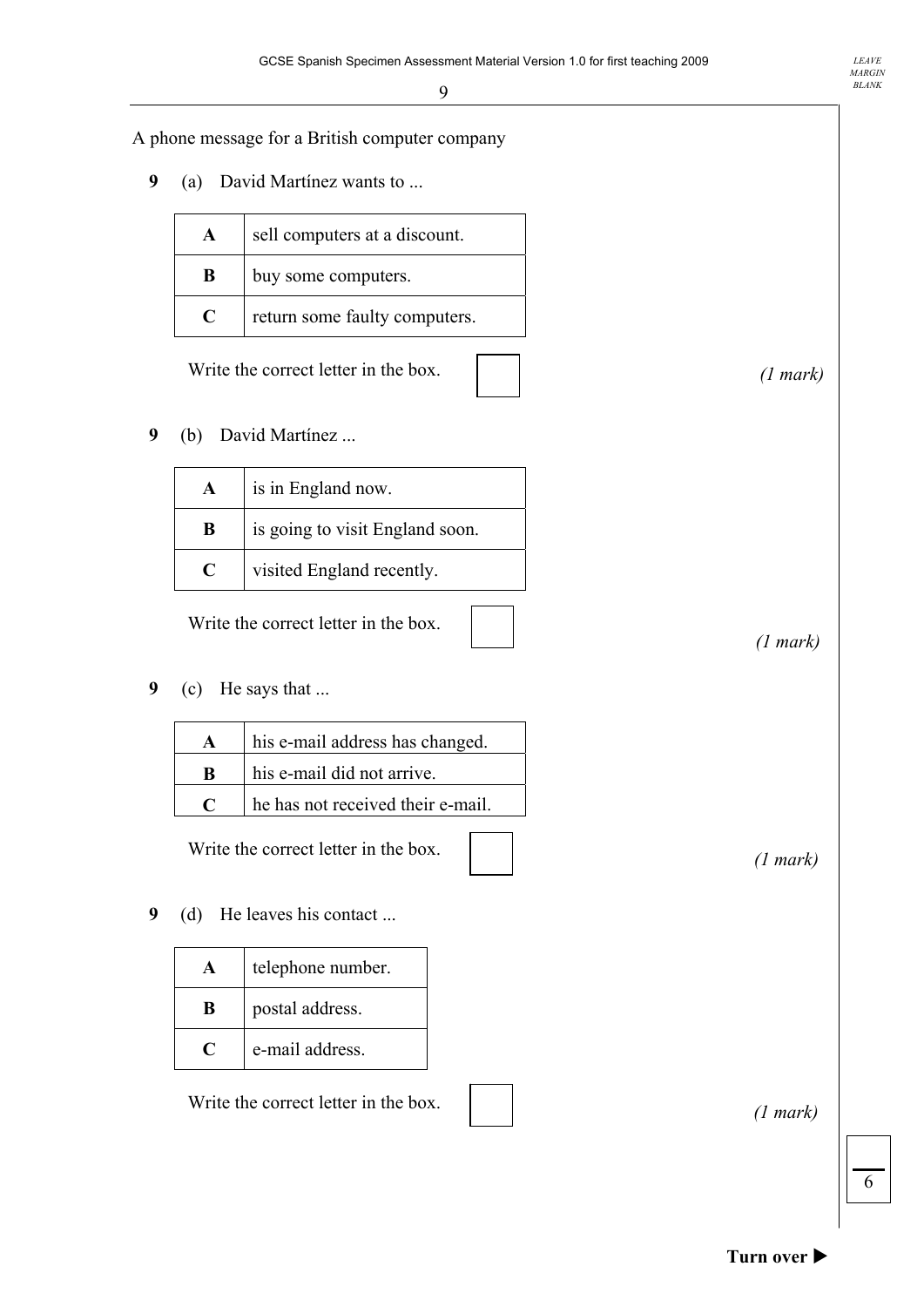#### An interview with Cristina Sevillano



**10** What **two** activities has she done in the past year? What **two** plans does she have for the future?

| A | Make a film.              |
|---|---------------------------|
| B | Have a holiday.           |
| C | Campaign against poverty. |
| D | Organise a charity party. |
| E | Record an album.          |
| F | Do a concert tour         |
| G | Give up smoking.          |
|   | Move home.                |

Write the correct letter in the boxes.

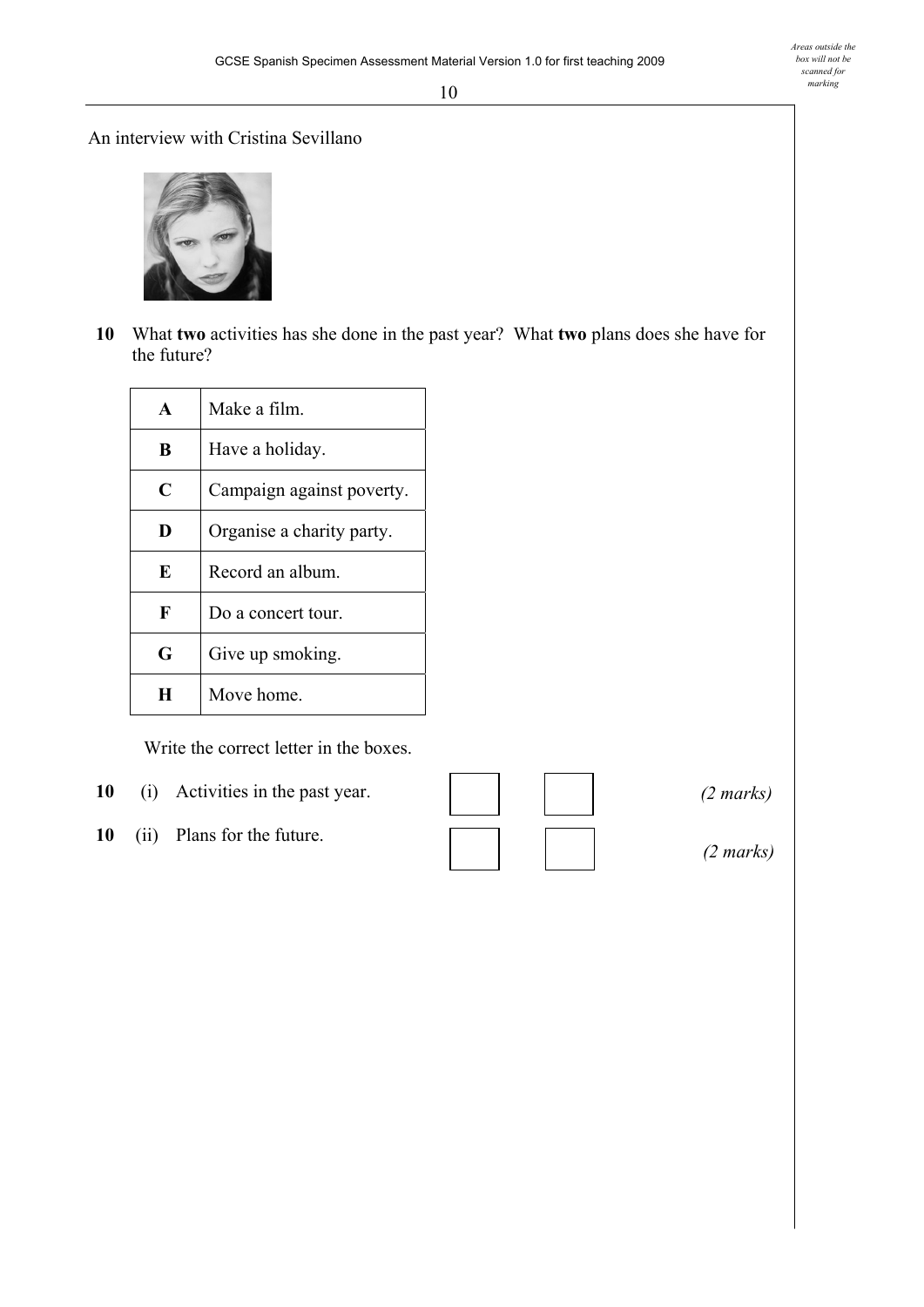Hiring a bike

**11** (a) How much does it cost to hire a bike for a day?

|   | 3 euros  |
|---|----------|
| B | 10 euros |
|   | 15 euros |

Write the correct letter in the box.

**11** (b) What time must you return the bike?

| A | 5:00 |
|---|------|
| B | 5:30 |
| € | 6:00 |

Write the correct letter in the box.

**11** (c) What is written on the map?

|   | directions   |
|---|--------------|
| B | address      |
|   | phone number |

Write the correct letter in the box.

*(1 mark)* 

7

*(1 mark)*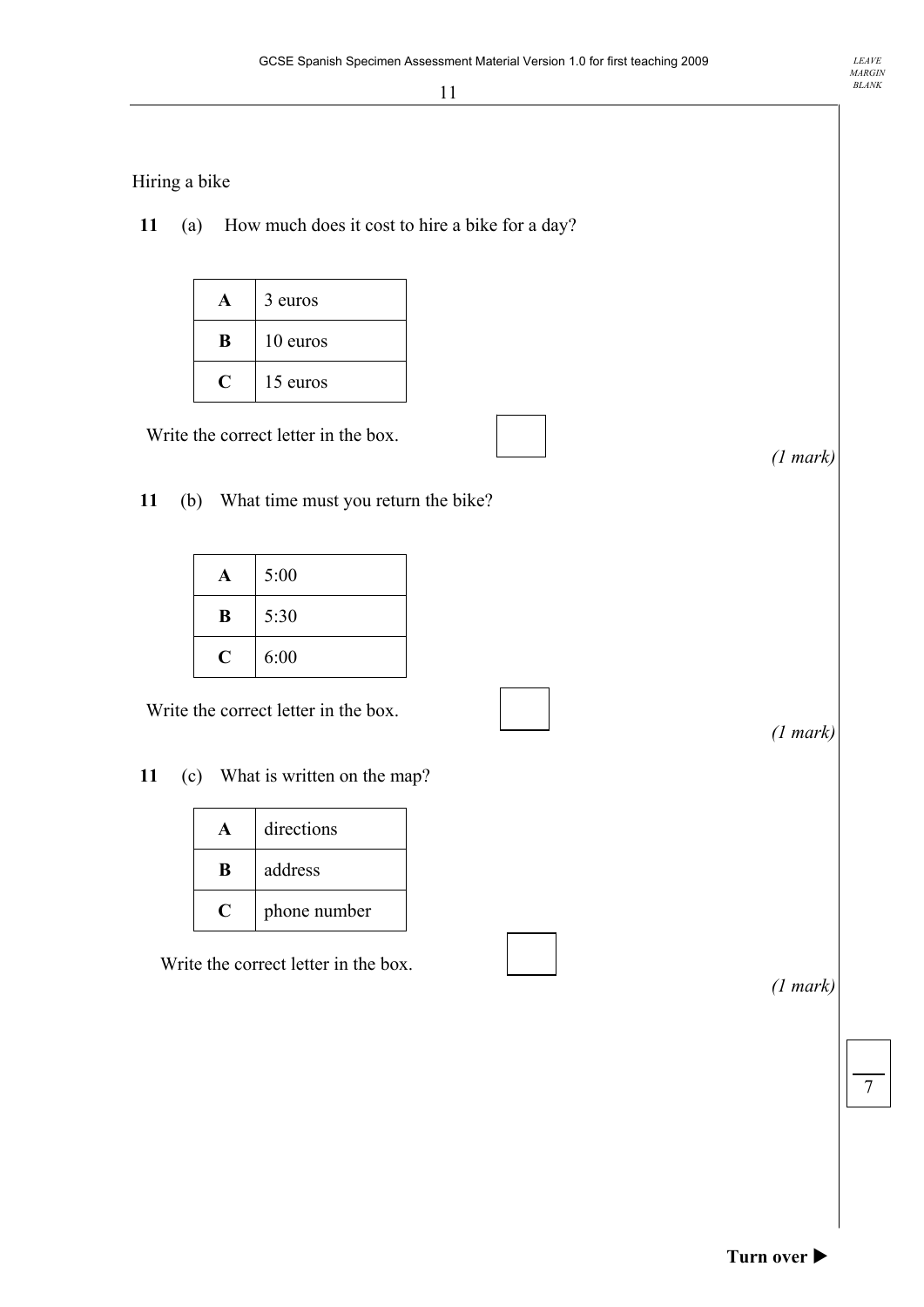Juan's future plans



**12** (a) What **two** advantages does Juan see in doing an apprenticeship?

 1.................................................................................................................................. 2..................................................................................................................................



**12** (b) How does Juan's father react to his career plans? Juan's father is ...

| A | angry.   |
|---|----------|
| B | pleased. |
|   | worried. |

Write the correct letter in the box.

*(1 mark)* 

**12** (c) How does Juan's mother react to his career plans? Juan's mother is ...

|              | disappointed. |
|--------------|---------------|
| $\mathbf{R}$ | not bothered. |
| $\left($     | delighted.    |

Write the correct letter in the box.

*(1 mark)* 

# **END OF QUESTIONS**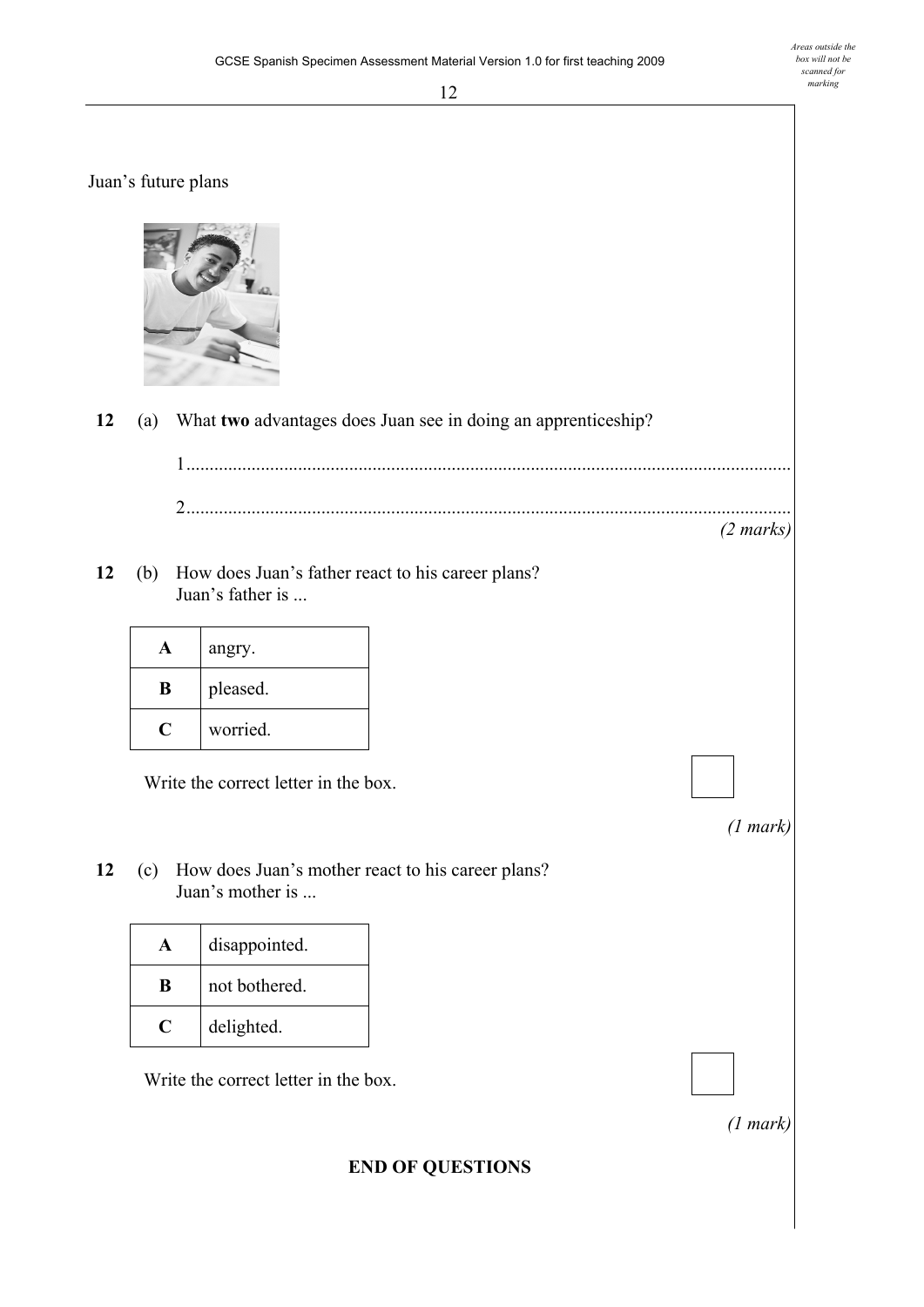

Copyright © 2008 AQA and its licensors. All rights reserved.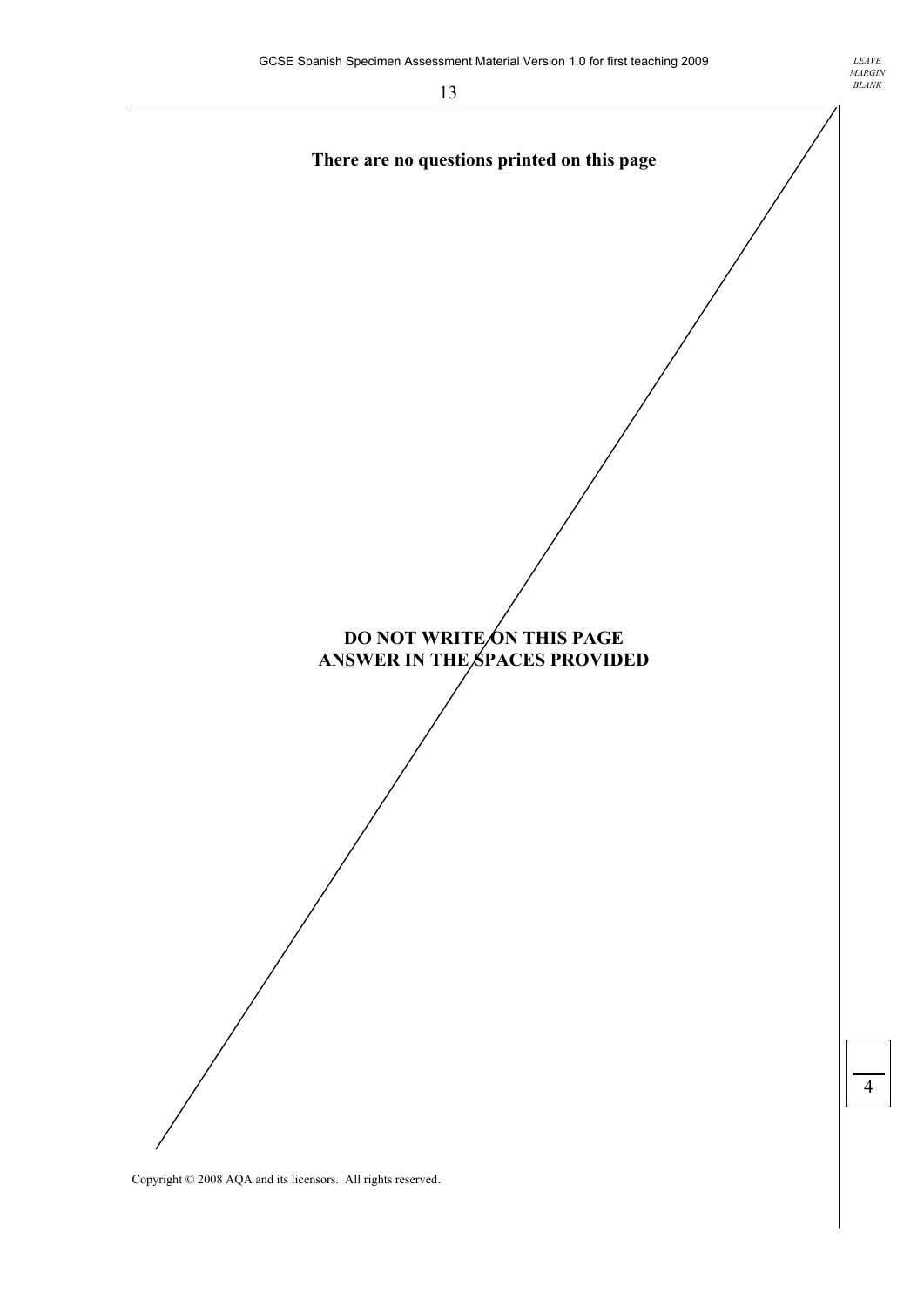General Certificate of Secondary Education

**SPANISH Listening Test Transcript Higher Tier** 

# **FOR INVIGILATOR'S USE ONLY**

# **SPECIMEN PAPERS**

Time allowed: 40 minutes approximately + 5 minutes reading time before the test

#### • **The pauses are pre-recorded for this test.**

This is what you should do for each item.

- After the question number is announced, there will be a pause to allow you to read the instructions and questions.
- Listen carefully to the recording and read the questions again.
- Listen to the recording again, and then answer the questions.
- When the next question is about to start you will hear a beep like this (\*).
- You may write at any time during the test.
- Answer **all** questions.
- Answer the questions in **English**.
- Write neatly and put down **all** the information you are asked to give.
- Ask any questions now. **You must not ask questions or interrupt during the test.**
- You now have five minutes to read through the question paper. You may make notes during this time. You may open your answer book now.
- **The test starts now**.

The Invigilator must not pause this recording **at any time** once the test has started as all pauses are pre-recorded.

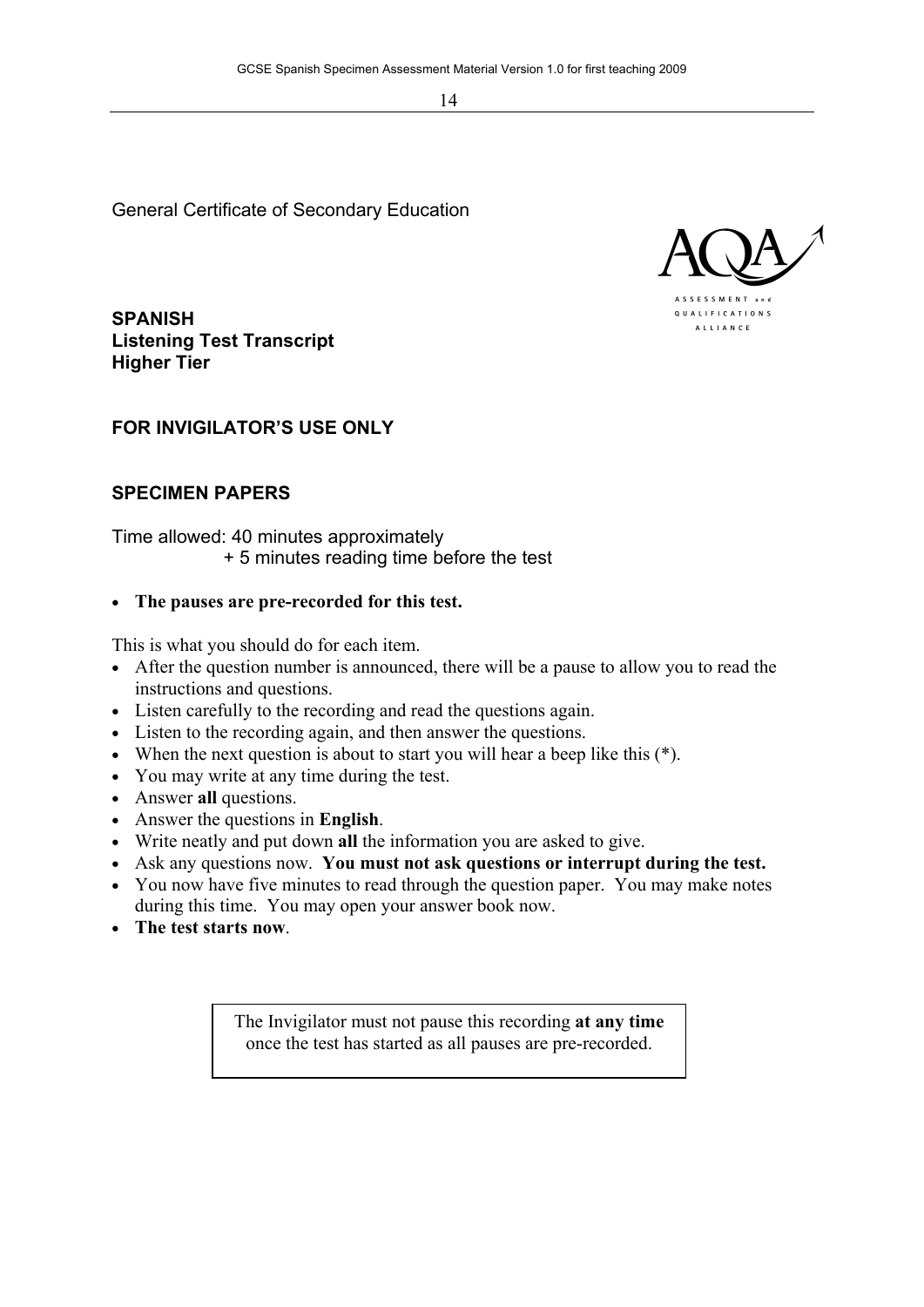| 1(a)             | $\mathbf{M2}$<br>F2          | Empecé mi nuevo trabajo el domingo. ¿Te gusta tu trabajo, Isabel?<br>Pues, aunque me pagan poco, los clientes son muy simpáticos.                                                                                   |
|------------------|------------------------------|---------------------------------------------------------------------------------------------------------------------------------------------------------------------------------------------------------------------|
| 1 <sub>(b)</sub> | F2<br>$\mathbf{M}1$          | ¿Qué tal el tuyo, Miguel?<br>La fábrica donde yo trabajo es muy sucia y el horario es fatal.                                                                                                                        |
| 1(c)             | $\mathbf{M}1$<br>F1          | ¿Te gusta tu trabajo, Ana?<br>La gente es muy agradable y mi jefe es bastante generoso.                                                                                                                             |
| 1(d)             | ${\bf F1}$<br>M <sub>2</sub> | ¿Qué te parece tu empleo, Carlos?<br>Es muy difícil y el trabajo es aburrido.                                                                                                                                       |
| $\boldsymbol{2}$ | F1                           | Hay varios deportes que se pueden hacer en el polideportivo. El baloncesto es<br>divertido y también me gusta el tenis pero creo que haré natación. No me<br>interesa el golf porque es un deporte para los viejos. |
| $3(a)$ M2        |                              | Mi pueblo es muy bonito. Hay muchos monumentos de interés porque es un<br>pueblo histórico.                                                                                                                         |
| $3(b)$ M2        |                              | Es muy popular con los turistas que lo visitan cada año. Lo malo es que no hay<br>mucho que hacer para los jóvenes.                                                                                                 |
| $3(c)$ M2        |                              | Sin embargo, dicen que pronto van a construir un cine en las afueras.                                                                                                                                               |
| $4(a)$ M1        |                              | Se respetan demasiado los derechos de los estudiantes. No se permite<br>castigarlos cuando no se comportan bien.                                                                                                    |
| 4 (b) F2         |                              | Me divierto mucho en las clases de ciencias porque al profesor le gusta probar<br>cosas nuevas y fuera de lo normal.                                                                                                |
| $4(c)$ M2        |                              | Creo que las reglas que tenemos aquí son útiles. No es nada difícil entenderlas<br>y seguirlas.                                                                                                                     |
| 4 (d) F1         |                              | Pienso que la actitud de los profesores hacia los chicos no es igual que hacia<br>las chicas.                                                                                                                       |
|                  |                              |                                                                                                                                                                                                                     |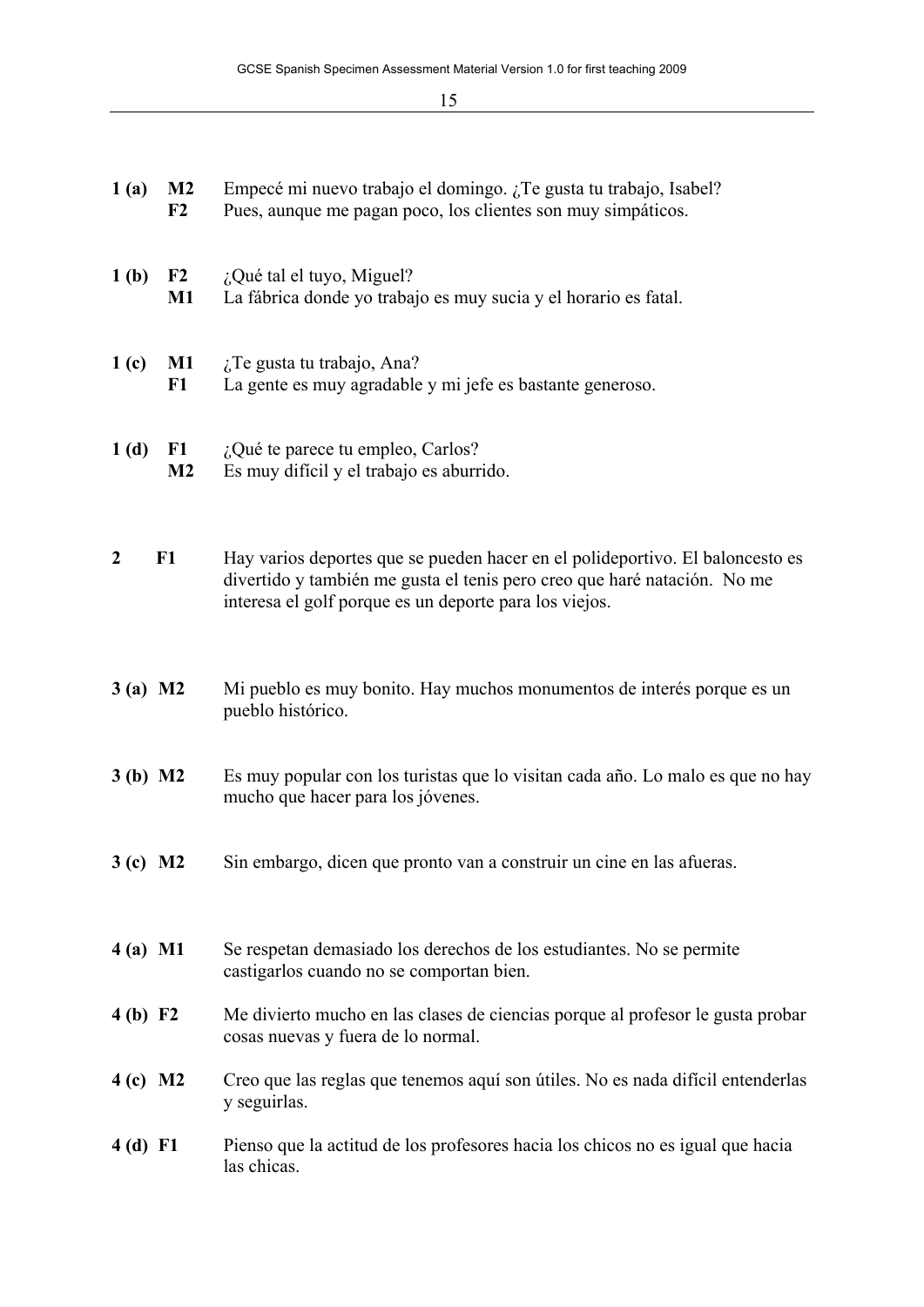- **Example:** M1 Me encanta chatear con otros jóvenes. Puedo intercambiar ideas y opiniones con ellos.
- **5 (a) F1** Me parece que el internet es genial para descargar canciones y películas. No cuesta mucho y encuentras todo allí.
- **5 (b) M2** Como no tengo ordenador, me da igual. Paso de la nueva tecnología.
- **5 (c) F2** Pienso que los ordenadores están destruyendo la vida familiar. Los jóvenes no saben comunicarse con los adultos, sólo con máquinas.
- **5 (d) M2** Los correos electrónicos son realmente pesados. A veces creo que me controlan la vida.
- **6 (a) F1** Entonces, Pedro, háblame de Elena.
	- **M1** Nos conocimos hace tres años en la fiesta de cumpleaños de mi primo. Poco a poco nos enamoramos.
	- **F1** Y, Elena, ¿qué opinas tú?
	- **F2** El problema es que Pedro quiere que nos casemos y, bueno, yo no estoy preparada para ese tipo de compromiso. El matrimonio puede cambiar la relación totalmente.
- **6 (b) F1** Y, ¿qué tipo de relación quieres con Pedro?
	- **F2** Cuando te casas, de repente hay que tomar decisiones serias como dónde vivir, tener niños o no. En este momento quiero pasarlo bien y disfrutar la relación sin demasiada responsabilidad.
- **7 (a) F2** ¡Disfruta la ciudad andando! No cuesta nada y no causa contaminación como la gasolina.
- **7 (b) M2** Puedes reciclar el vidrio y el papel poniéndolos en los contenedores cerca de tu casa.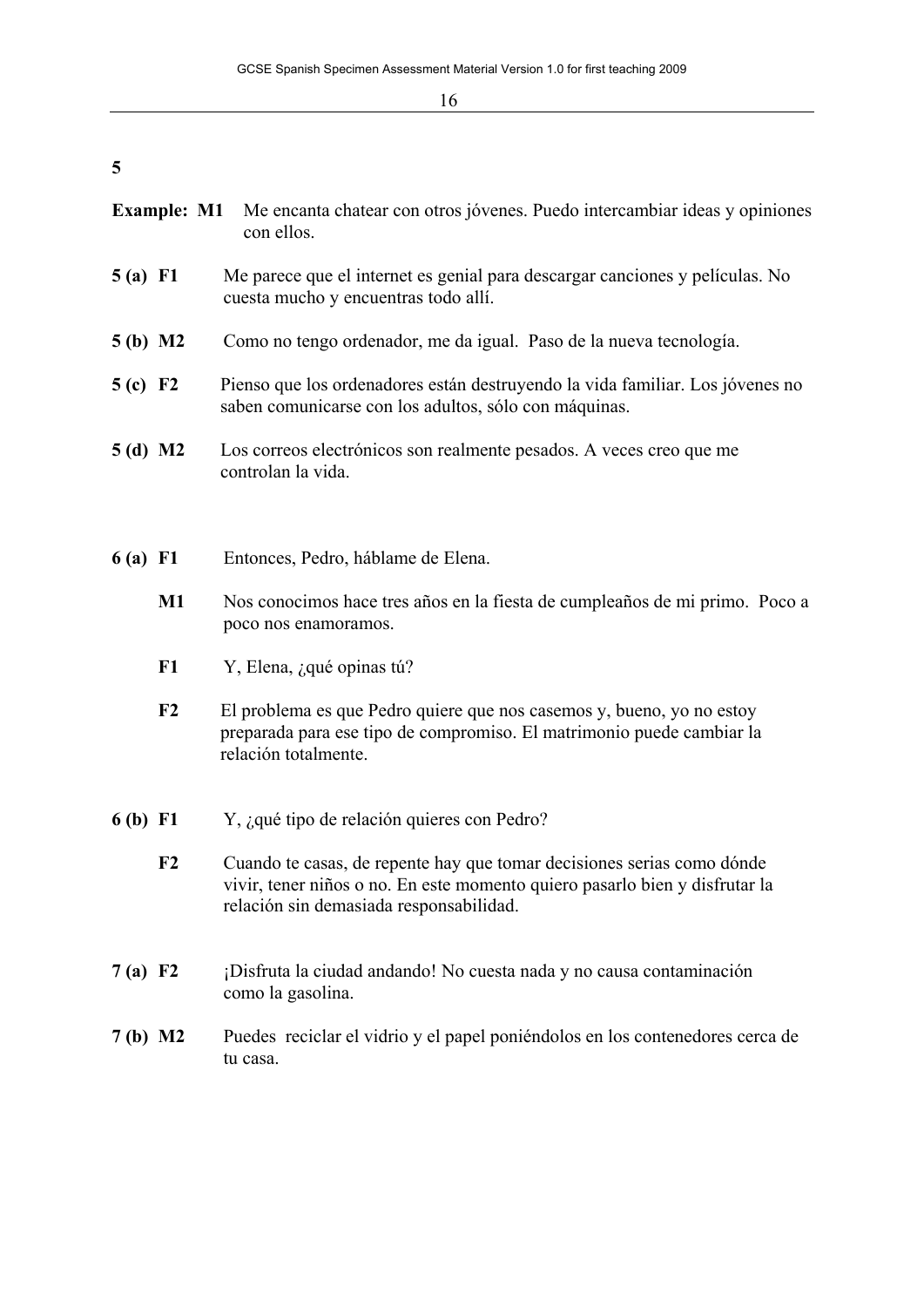| 8(a) M1                 |                                         | ¿En qué estadio se jugará la final del Campeonato Mundial de dos mil<br>catorce?                                                                                                                                                                                                                                                                                                                                                                                                                                                                                                                        |
|-------------------------|-----------------------------------------|---------------------------------------------------------------------------------------------------------------------------------------------------------------------------------------------------------------------------------------------------------------------------------------------------------------------------------------------------------------------------------------------------------------------------------------------------------------------------------------------------------------------------------------------------------------------------------------------------------|
|                         | F <sub>2</sub>                          | No lo sé.                                                                                                                                                                                                                                                                                                                                                                                                                                                                                                                                                                                               |
| 8(b) M1                 |                                         | ¿En qué país se encuentra el lago más alto del mundo?                                                                                                                                                                                                                                                                                                                                                                                                                                                                                                                                                   |
|                         | F <sub>2</sub>                          | Ni idea.                                                                                                                                                                                                                                                                                                                                                                                                                                                                                                                                                                                                |
|                         |                                         |                                                                                                                                                                                                                                                                                                                                                                                                                                                                                                                                                                                                         |
| $9(a)$ M2               |                                         | David Martínez de la compañía española "Tecnopol".<br>Pedimos ochenta ordenadores el mes pasado y nos gustaría comprar treinta<br>más.                                                                                                                                                                                                                                                                                                                                                                                                                                                                  |
| 9(b) M2                 |                                         | Estuve en Inglaterra en marzo y visité su fábrica. Me gustó mucho la<br>calidad de los productos.                                                                                                                                                                                                                                                                                                                                                                                                                                                                                                       |
| 9 (c) M2                |                                         | Mandé un correo electrónico, pero creo que no ha llegado.                                                                                                                                                                                                                                                                                                                                                                                                                                                                                                                                               |
| $9(d)$ M2               |                                         | Contácteme, por favor, en t-e-c-n-o-p-o-l @ es.                                                                                                                                                                                                                                                                                                                                                                                                                                                                                                                                                         |
| <b>10</b>               | M1<br>F2<br>M1<br>F2<br><b>M1</b><br>F2 | Bueno, Cristina, has estado muy ocupada, ¿no?<br>Sí, sí. Primero grabé el CD que me llevó tres meses. Fue muy duro estar en<br>una salita cantando mil veces la misma canción Después quería ir de<br>vacaciones, pero no podía porque había comprado un piso nuevo y tenía que<br>organizar los muebles y tal.<br>Y ahora, un poco de descanso?<br>Sería fenomenal, pero lo dudo. Voy a viajar a México para ayudar con la<br>campaña contra la pobreza allí. Habrá varios músicos y actores que<br>participarán.<br>¿Tienes otros planes?<br>Quiero dejar de fumar y llevar una vida menos estresada. |
| 11 $(a) F2$             |                                         | Para alquilar una bicicleta, son diez euros por tres horas o quince euros<br>todo el día.                                                                                                                                                                                                                                                                                                                                                                                                                                                                                                               |
| 11 $(b)$ F <sub>2</sub> |                                         | Tienes que devolver la bicicleta a las cinco porque la tienda se cierra a las<br>cinco y media.                                                                                                                                                                                                                                                                                                                                                                                                                                                                                                         |
| 11 $(c)$ F <sub>2</sub> |                                         | He escrito nuestra dirección en este mapa.                                                                                                                                                                                                                                                                                                                                                                                                                                                                                                                                                              |